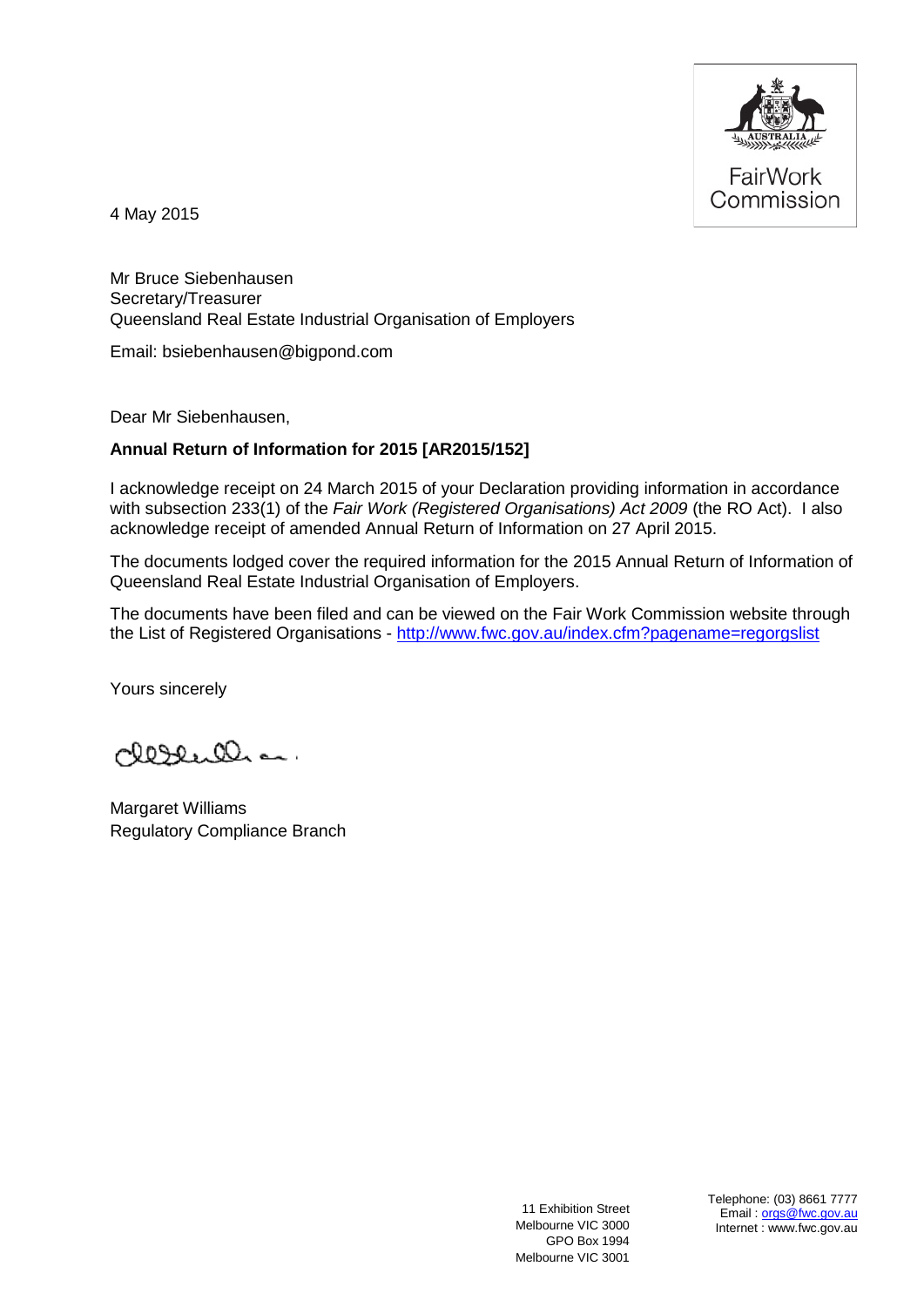**ANNUAL RETUIRN OF INFORMATION (Organisation with no branches) in accordance with Sections 230 and 233 of the Fair Work (Registered Organisations) Act 2009 and Regulation 147 Fair Work (Registered Organisations) Regulations 2009** 

 $7\overline{ }$ 8  $\circ$  $\zeta$  $A$ RECEIVED Ž 2 7 APR Z015 AIR WORK COMMISSION  $69L$ 

- 1. I, Bruce Siebenhausen, being the Secretary/Treasurer of the Queensland Real Estate Industrial Organisation of Employers, declare the following:
- 2. The register of members has, during the immediately preceding calendar year, been kept and maintained as required by s.230 (1) (a) and s.230 (2) of the Fair Work Registered Organisations Act 2009 (the Act).
- 3. The following is a correct statement of the information contained in the records required to be kept by the organisation in accordance with s.230 (1) (b), (c), and (d) of the Act.
	- The address of the organisation is 3 Jenee Street Jindalee Q. 4074
	- The organisation has no branches and no branches have ceased or commenced in the previous 12 months.
	- On 31 December in the previous year the number of members was 401.
	- A list of Offices (according to the Rules of the organisation) and the names, postal addresses and occupations of persons holding those offices including Board members as at the date of this declaration is attached as Annexure A and forms part of this declaration.
	- Under the Rules of the organisation, no elections are required this year.
	- The organisation has not entered into an agreement under s.151 (1) of the Act with a State union.

Signed

Secretary/Treasurer Date: 22 April 2015